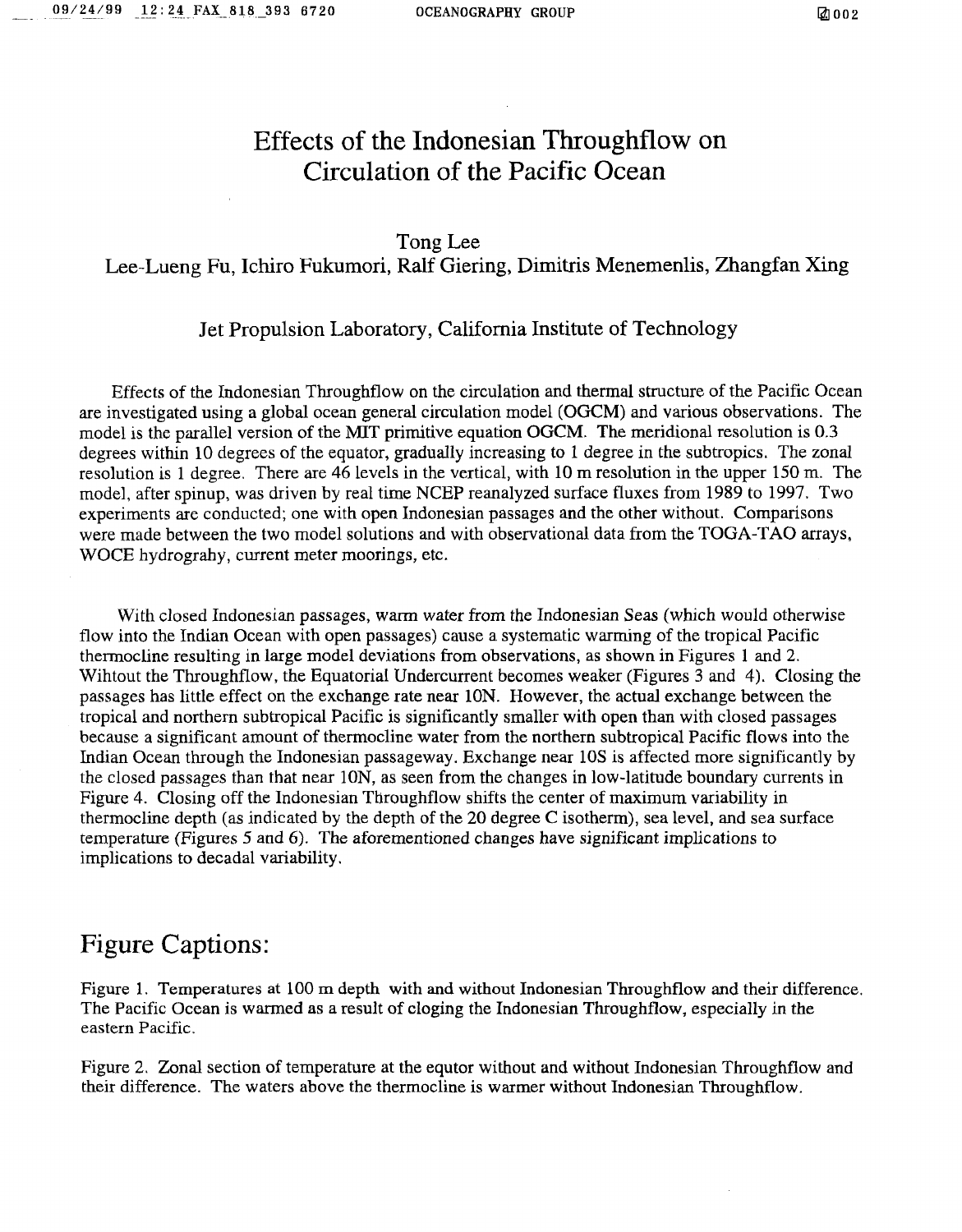Figure **3.** Meridional section of zonal velocity and temperature at 130E with and without Indonesian Throughflow and their differences, showing warmer waters **and** weaker Equatorial Undercurrent without the Indonesian Throughflow.

Figure 4. Zonal velocity map near the thermocline with and without Indonesian Throughflow and their difference, showing the effect of closing off the Indonesian Throughflow on low-latitude boundary currents which affects exchange of tropical and extra-tropical waters.

Figure 5. Difference in mean and r.m.s. variability of D20 (20 degree isotherm) with and without the Indonesian Throughflow.

Figure 6. Difference in mean and r.m.s. variability of sea surface temperature with and without the Indonesian Throughflow.

## Acknowledgement:

The research described in this poster presentation was carried out by the Jet Propulsion Laboratory, California Institute of Technology, under a contract with the National Aeronautics and Space Administration.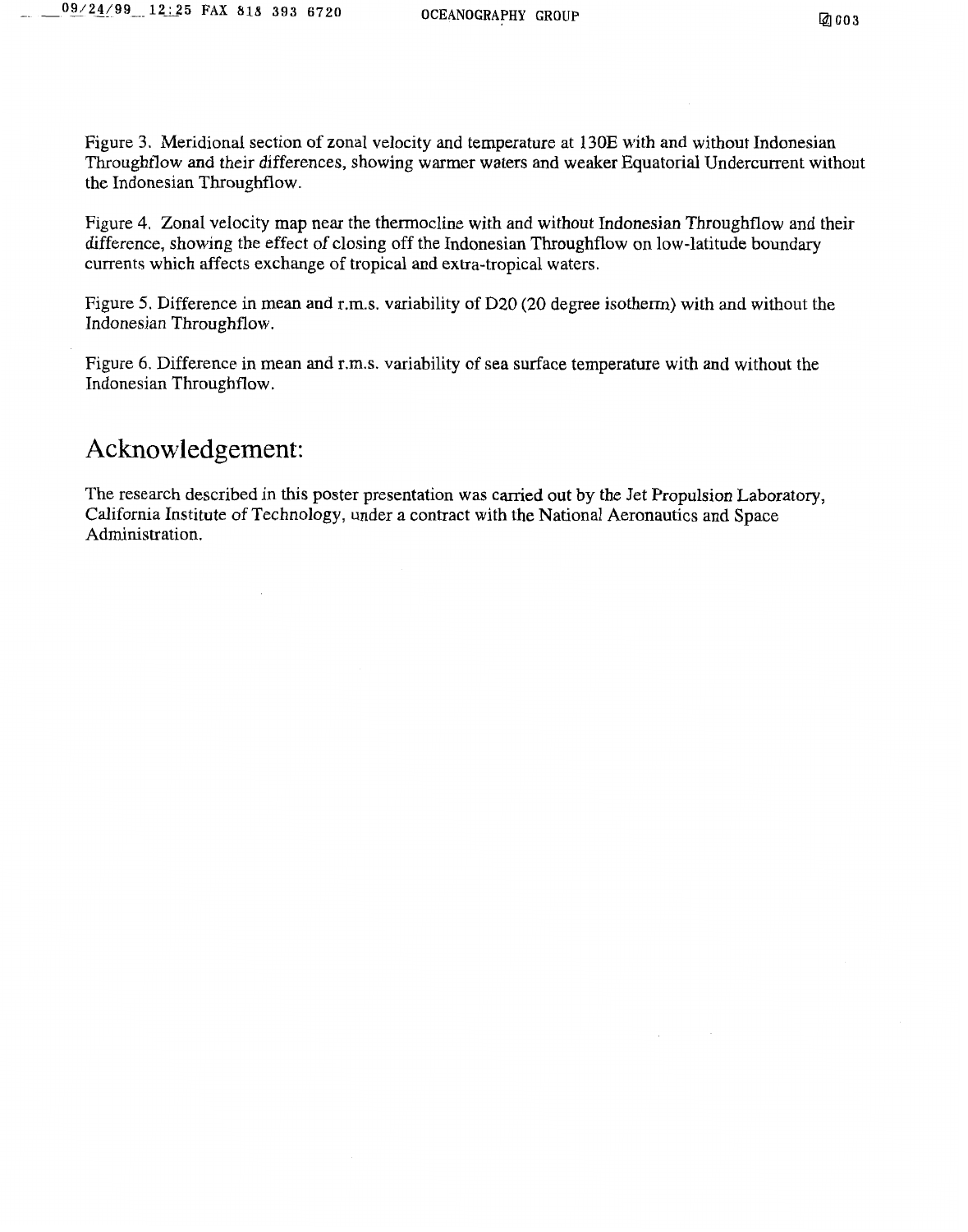

Longitude

 $F_{\tilde{v}g.1}$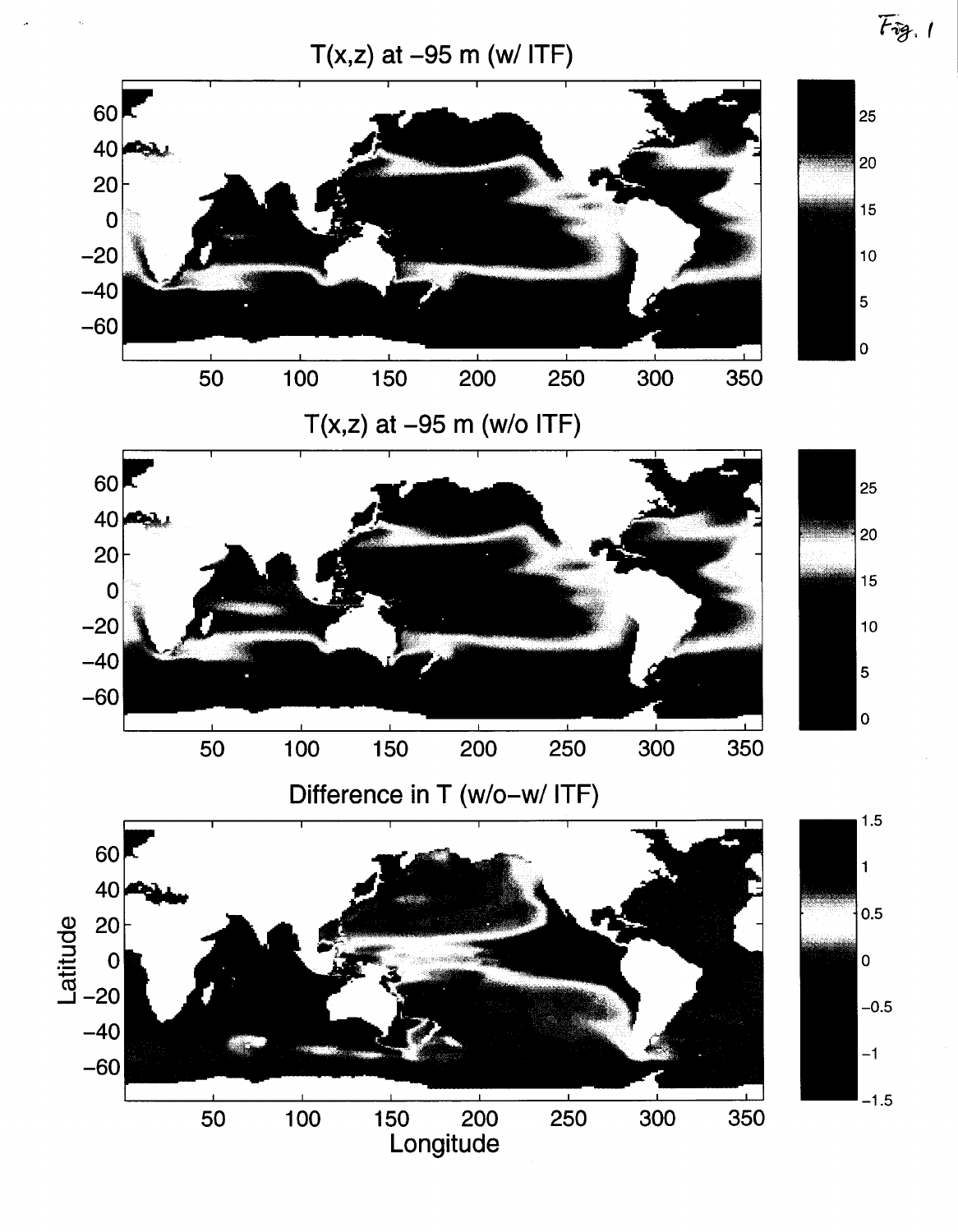

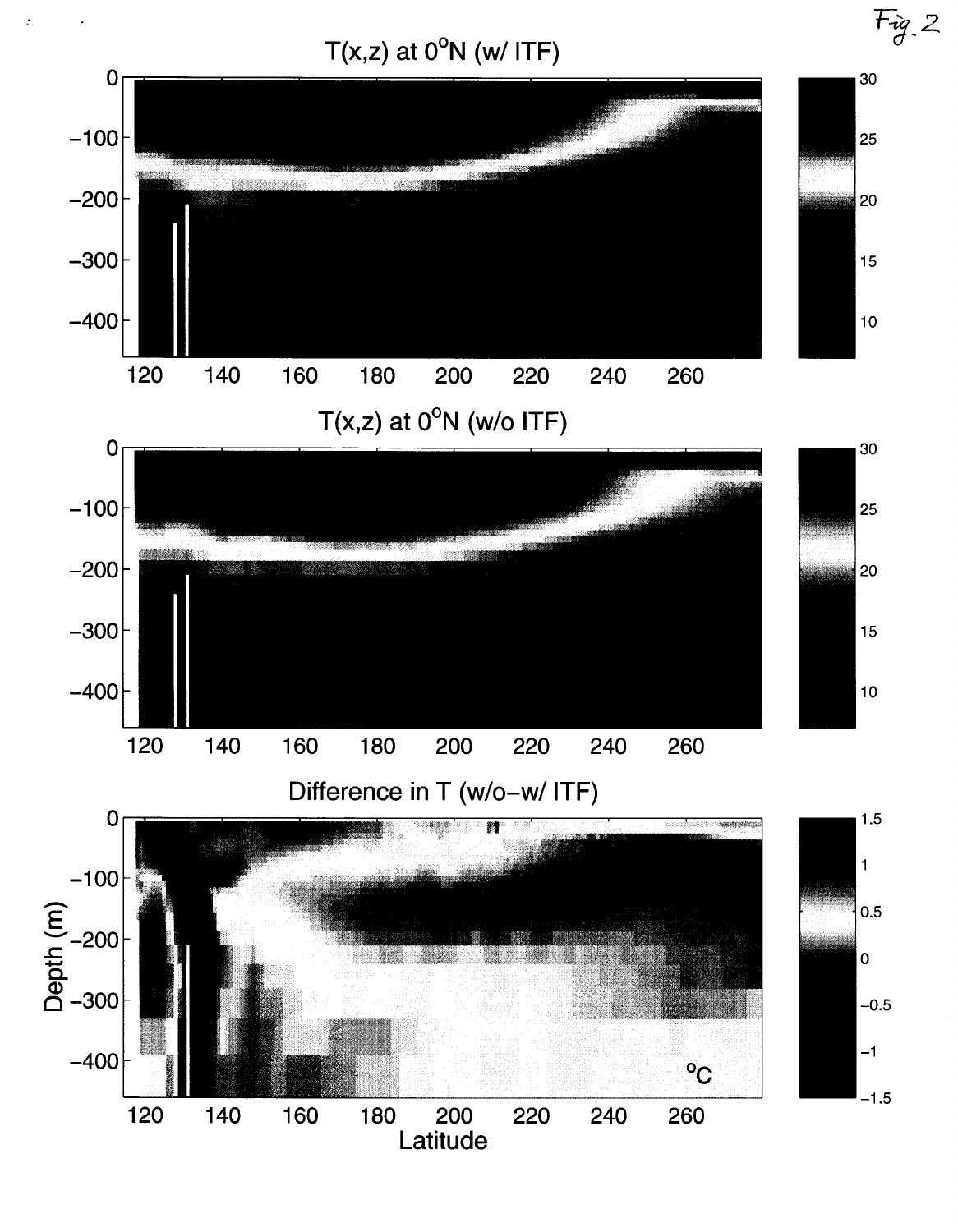$F_{\hat{\mathcal{Y}}}$ , 3  $T(y,z)$  at 129.5 $^{\circ}$ E (w/ ITF)  $u(y, z)$  at 129.5 $^{\circ}$ E (w/ ITF) 30 *50 0-*   $\mathbf 0$  $-100$  $-100$ 25  $-200$ -200 20 *0 -300 -300*   $15$ -400 -400  $10$  $\lfloor$ *-50*   $-10$  0 10 **-1** *0 0* 10  $u(y,z)$  at 129.5 $^{\circ}$ E (w/o ITF)  $T(y, z)$  at 129.5 ${}^{o}$ E (w/o ITF) *50 30 0- 0*   $-100$  $-100$ 25  $-200$ -200 *20 0 -300 -300*  15  $-400$ -400 10  $\lfloor$ *-50*   $-10$  0 10 -1 *0 0* 10 Difference in T (w/o-w/ ITF) Difference in u (w/o-w/ ITF) *0 20*  1.5 *0*   $-10$ <br>  $E = -20$ **15**  1 -1 *00*   $-100$ 10 0.5 *5*  -200 *0*  + *0 0*  **-5**  *-300 -300*   $-0.5$  $-10$ -1 -400 -400  $-15$  $\rm ^o\rm C$ *-20*  **-1** *0 0* 10 . .-  $-1.5$ **-1** 0 0 10 **Latitude** 

Latitude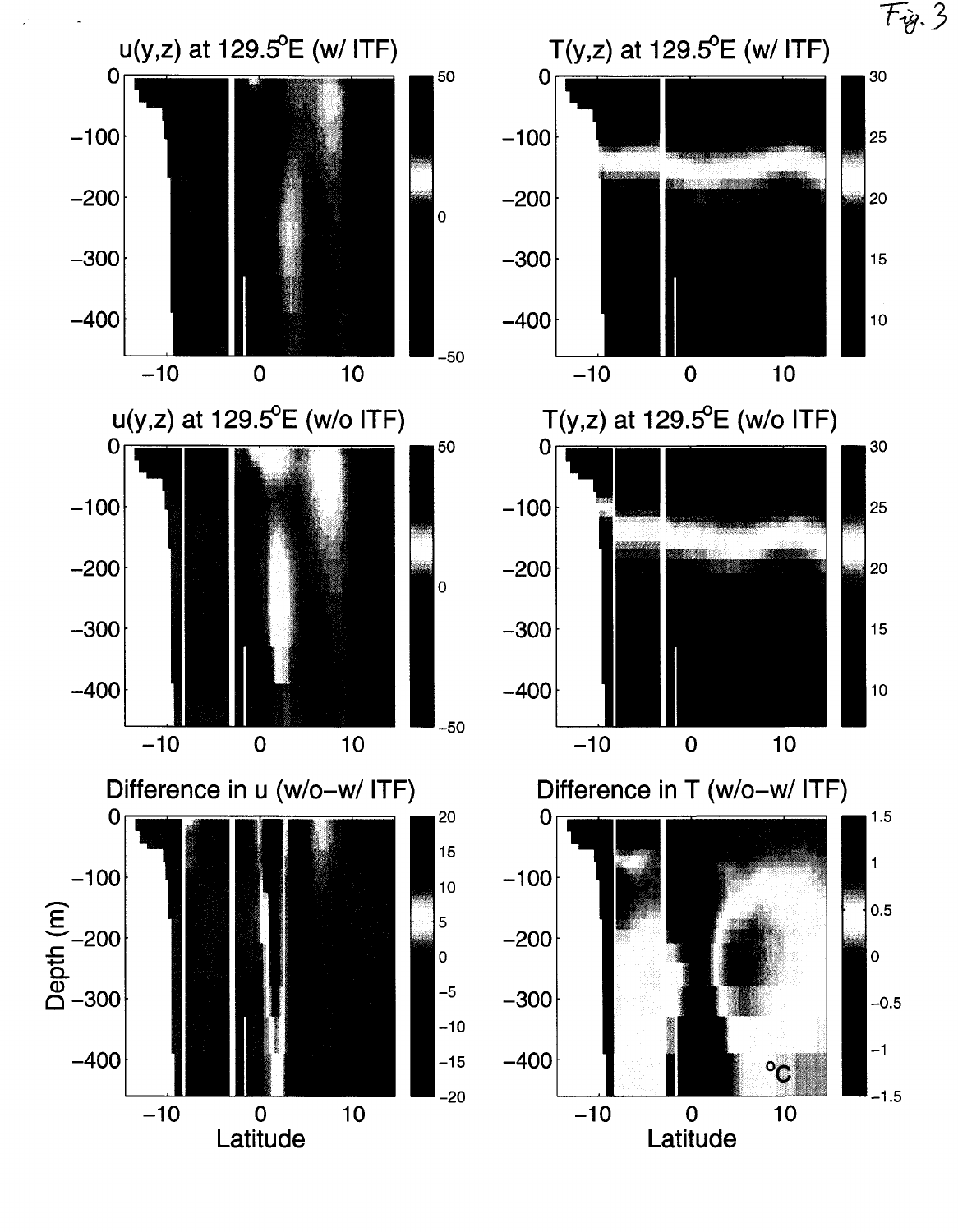

**tA** 



 $Fig. 4$ 

**U(x,z)** at -95 m (w/o ITF)



Difference in **U** (w/o-w/ ITF)

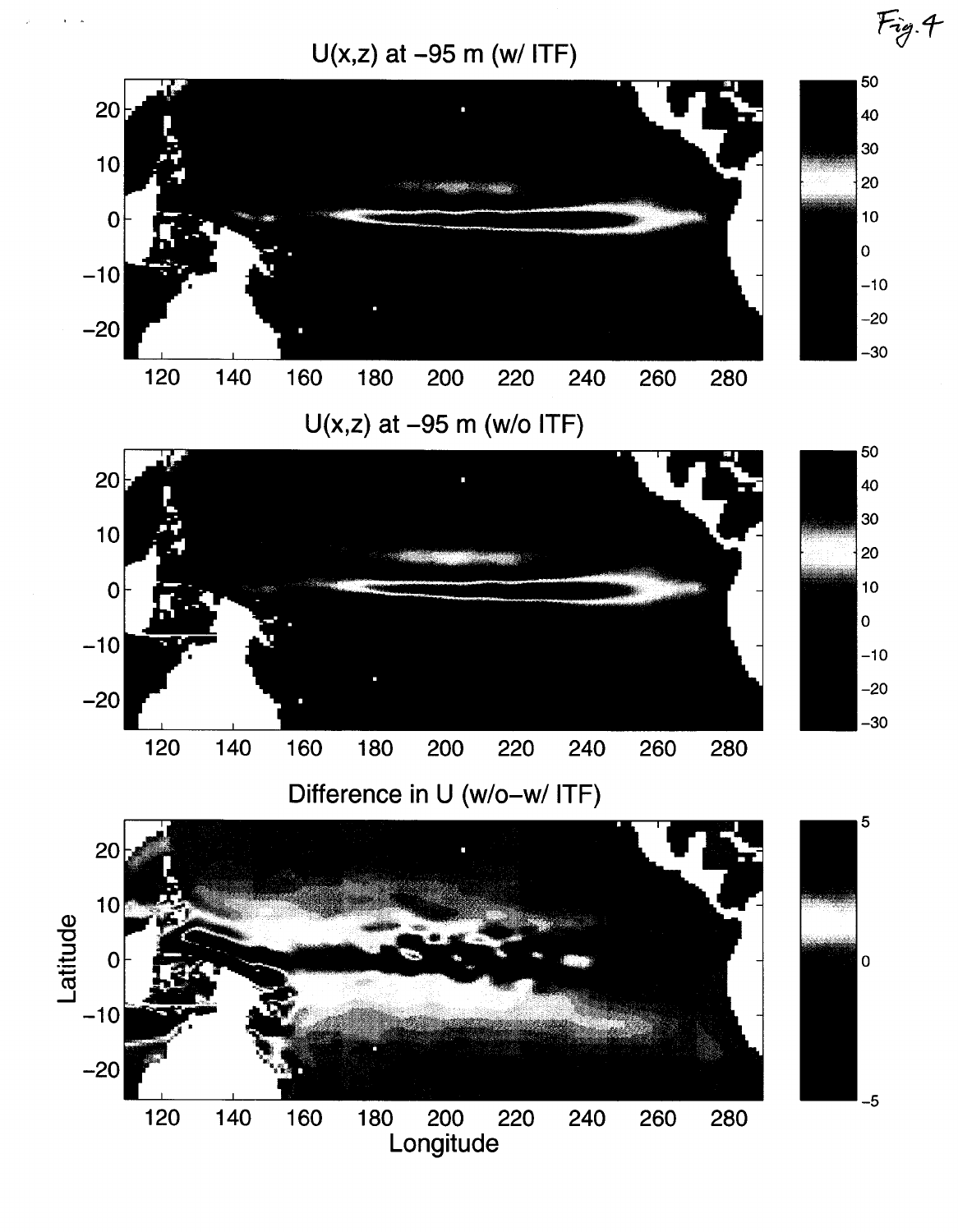<span id="page-6-0"></span>